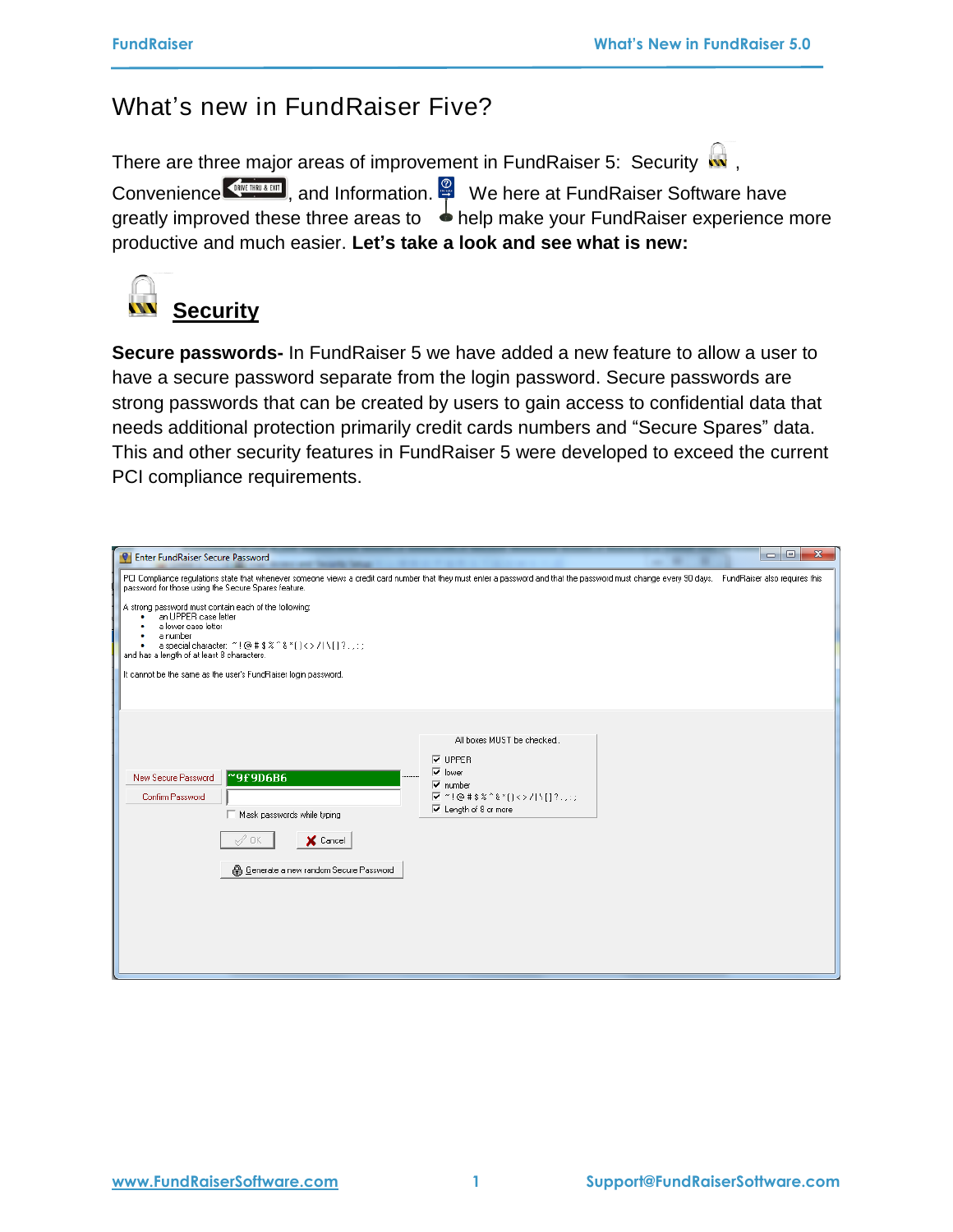| Please enter your login password to view Secure Spare data.                                                             |  |
|-------------------------------------------------------------------------------------------------------------------------|--|
| You will have one chance to enter the correct phrase for the FundRaiser Login Password.<br>Passwords ARE case-sensitive |  |
| <b>XXXXXXXXXX</b><br>Password Attempt #1                                                                                |  |
| $\prime$ ok<br><b>X</b> Cancel<br>Help                                                                                  |  |

**Secure Spares-** Secure Spares are just like the normal spare fields that you know and love; with one difference: Secure Spares can be hidden. Only those with the necessary security level can view Secure Spares. This allows you to record sensitive donor information that you would

normally not put into spare fields (e.g. medical records, confidential phone numbers, etc.). This feature also includes an audit trail that records each time a FundRaiser user views any donor's Secure Spares.

| <b>Audit Trail Viewer</b><br>$\bullet$                    |                 |                       |                         | $\mathbf{x}$<br>$\Box$ e |
|-----------------------------------------------------------|-----------------|-----------------------|-------------------------|--------------------------|
| Secure Spares                                             |                 |                       |                         | <b>C</b> Refresh         |
| C for this Donor<br>from<br>through                       | C by Date Range | C by User Name        | $\overline{\mathbf{v}}$ |                          |
| DateTime<br>$\blacktriangleright$<br>$\blacktriangledown$ | Before          | MasterKey<br>UserName | UserId                  | ▴<br>Ξ                   |
|                                                           |                 |                       |                         | $\Box$ Close             |



### **Option to require User Name during login-**

This option requires users to enter their username in addition to their password when logging into FundRaiser. This is a useful feature if you want to add a level of security to your data through "double credential verification".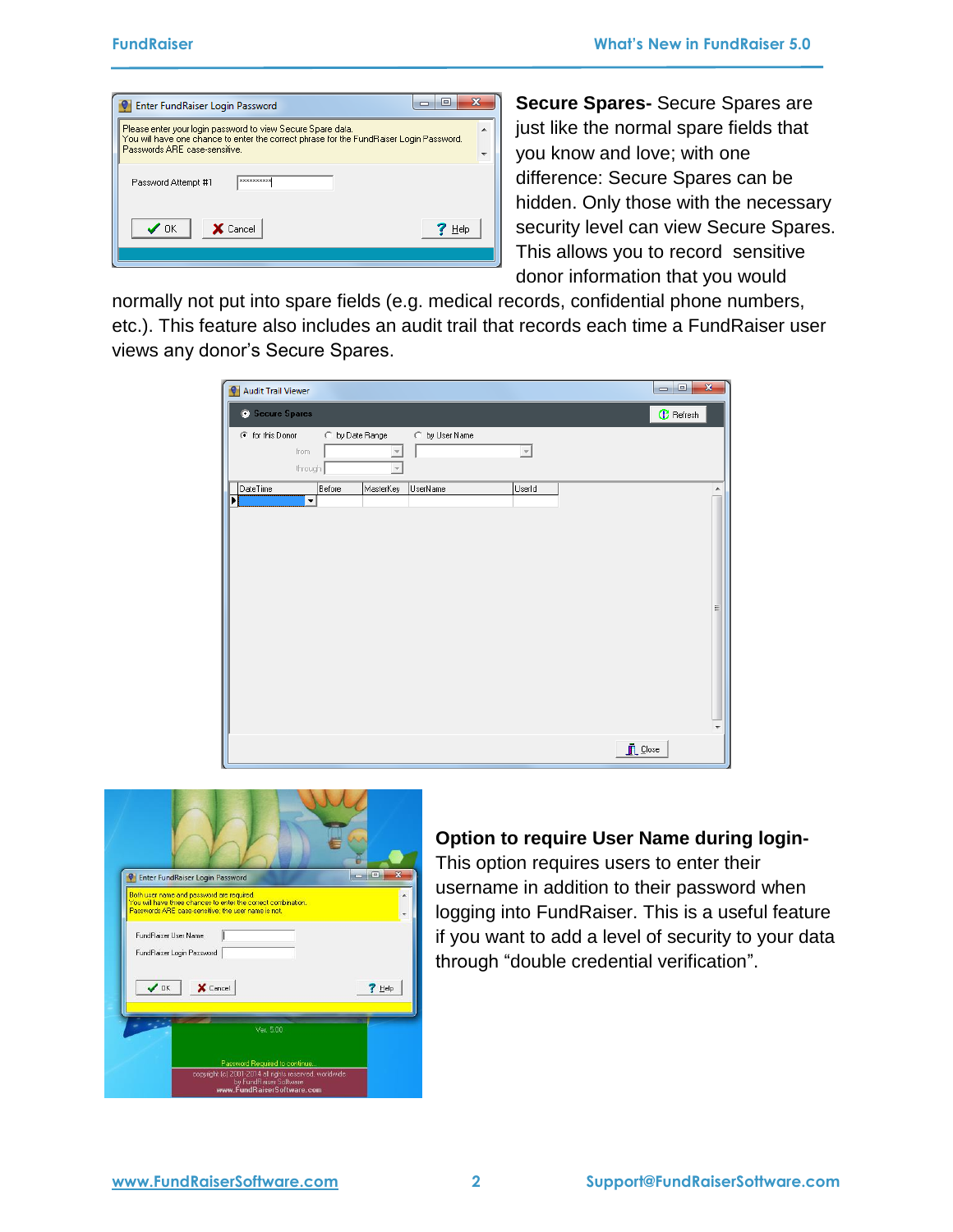DRIVE THRU & EXIT

# **Convenience**

**Task list-** The new Task List feature opens by default when you start FundRaiser. The Task List contains tickle reminders, letters that need to be printed in each of the sections of the Automated Correspondence menu (Gift Thank You's, Pledges, Memberships, etc.), and tasks in several other areas of the program. You can then go directly to those areas to complete your tasks..

| <b>Task List</b>                                                |          |                     | $ \Box$ $\times$     |
|-----------------------------------------------------------------|----------|---------------------|----------------------|
| <b>Daily Review</b>                                             |          | <b>Record Count</b> | <b>Last Reviewed</b> |
| Tickles                                                         | Open     | o                   |                      |
| Donor Portal Review Window                                      | Open     | O                   |                      |
| Donor Portal gifts for review                                   | Open     | o                   |                      |
| Star Donor Email Review                                         | Open     | 0                   |                      |
| Recurring Gift Overnight Processing                             | Open     | o                   |                      |
| <b>Automated Correspondence</b>                                 |          | <b>Record Count</b> | <b>Last Printed</b>  |
| Gift Thank You's                                                | Open     | $ 12\rangle$        |                      |
| Pledges                                                         | Open     | 3                   |                      |
| Memberships                                                     | Open     | 1                   |                      |
| Tributes                                                        | Open     | 0                   |                      |
| <b>Product Sales</b>                                            | Open     | 0                   |                      |
| Volunteers                                                      | Open     | ⊺о                  |                      |
| <b>QuickBooks Integration</b>                                   |          | <b>Record Count</b> | <b>Last Posted</b>   |
| Ready to be added to Posting File                               | Open     | 0                   |                      |
| Posting errors to be reviewed                                   | Open     | 0                   |                      |
| Show All Tasks<br>$ \overline{\mathbf{v}} $<br><b>B</b> Refresh | Settings |                     | <b>D</b> Close       |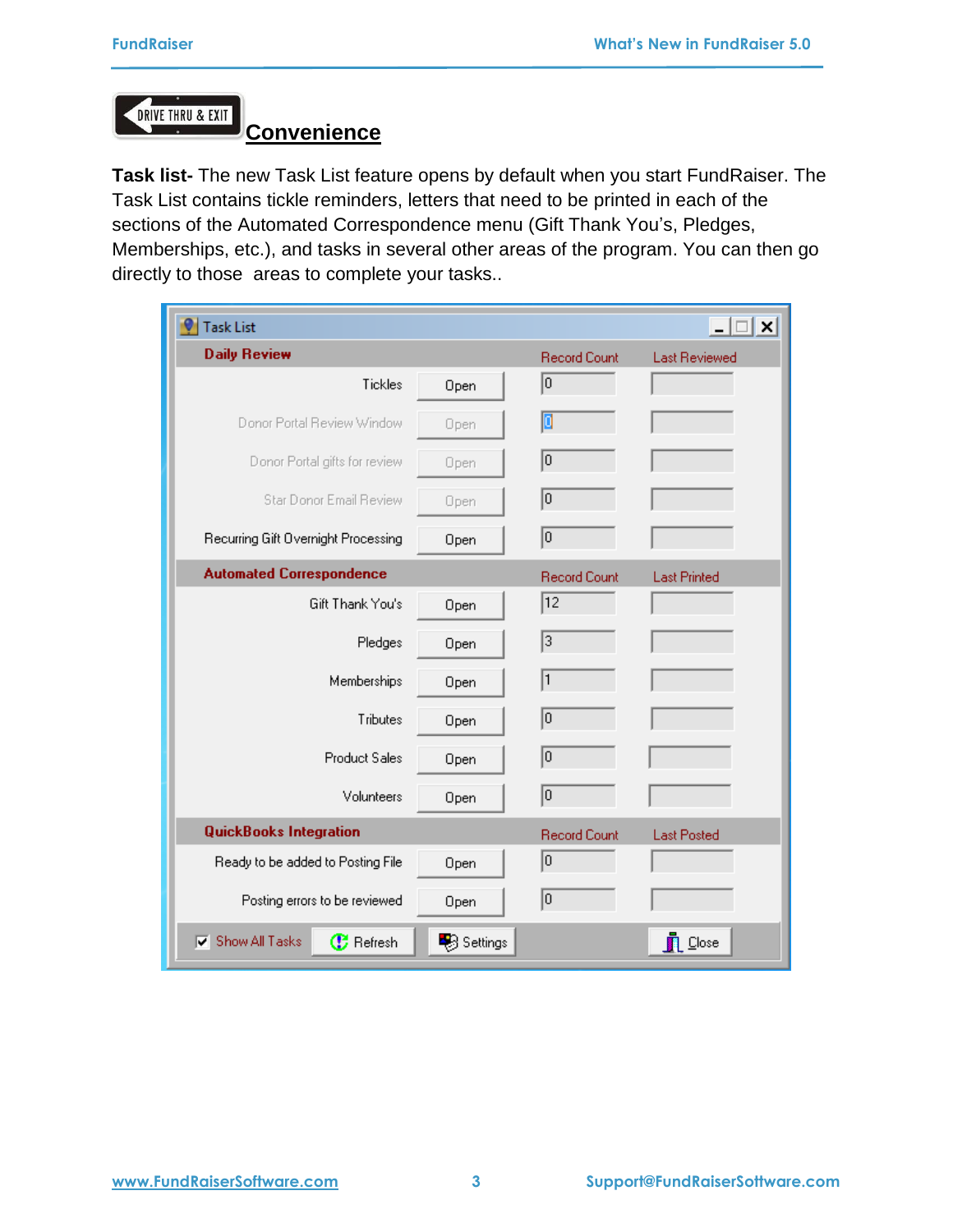| <b><i><u><b>A</b> A A A A A A T A A A A</u></i></b><br>۰<br><b>Personal Options</b>                                                                                                                                                                             | $\overline{\mathbf{X}}$<br>E<br>$\equiv$                                                  |  |
|-----------------------------------------------------------------------------------------------------------------------------------------------------------------------------------------------------------------------------------------------------------------|-------------------------------------------------------------------------------------------|--|
| General Task List                                                                                                                                                                                                                                               |                                                                                           |  |
| □ Show User Verification at Login                                                                                                                                                                                                                               |                                                                                           |  |
| For date range on Status Bar,<br>6 show Date First Added -- Date of Last Change<br>C show Date of First Gift -- Date of Last Gift                                                                                                                               |                                                                                           |  |
| Tickles<br>When adding a new Tickle, the number of days to add to current date to create default "Do Date"<br>'n<br>Show Tickles created by me, even if assigned to another<br>⊽<br>Show all Tickles regardless of who they are assigned to (supervisor option) |                                                                                           |  |
| Show at Startup<br>Show a Grouping if it was left open on exit from FundRaiser.<br>Initial Selected Record if Master:<br>C Donor Last Added<br>First Alphabetically<br>C.<br>C Donor Last Displayed on Exit<br>C Specified Donor<br>Current                     | Selected Record if Grouping:<br>First Alphabetically<br>Donor Last Displayed on Exit<br>o |  |
|                                                                                                                                                                                                                                                                 | Default Link Viewer<br>Use embedded FR Web Browser                                        |  |
| $\checkmark$ Save<br>X Cancel                                                                                                                                                                                                                                   | $7$ Help                                                                                  |  |
|                                                                                                                                                                                                                                                                 |                                                                                           |  |

are new features of FundRaiser 5.

**Start-up options-** Personalize FundRaiser more with preferences from our new Personal Options. For example, you can now have FundRaiser startup with the custom page, allowing you start entering or looking up relevant information more quickly. You may also change your settings for the task list information.

Other personalization options include control over which donor record will be initially selected when you start up FundRaiser and whether the last Grouping you were working on opens automatically

**Cloning donors, recurring gifts, and pledges-** cloning is now available for donors, recurring gifts, and pledges. This can be handy when adding a new donor with a similar address, or renewing a recurring gift or pledge so you don't have to fill much of the same information again.

| <b>O</b> FundRaiser Professional                                                                                                                                                                                                                                                                                                                                                    | $  x$                            |
|-------------------------------------------------------------------------------------------------------------------------------------------------------------------------------------------------------------------------------------------------------------------------------------------------------------------------------------------------------------------------------------|----------------------------------|
| File Edit GoTo Utilities Reports Groupings Options View Communications Help                                                                                                                                                                                                                                                                                                         |                                  |
| Hint Line:                                                                                                                                                                                                                                                                                                                                                                          |                                  |
| General Name Order<br><b>HH H H H</b>                                                                                                                                                                                                                                                                                                                                               |                                  |
| \$5,000.00 03/09/2014 - 06/20/2014<br>Big Bucks Foundation (Sandra McKenny<br>Active<br>Account 4                                                                                                                                                                                                                                                                                   |                                  |
| Custom Page   Master List   Name Details   Notes   Gifts   Recuring Gifts   Pledges   Membership   Codes (0)   eMessages (8)   Statistics   Preferences   Spares (2)   Campaigns (1)   Tickles   Volunteer                                                                                                                                                                          |                                  |
| Codes<br>Date of<br>Balance<br>Paid<br>Nr. Payments Scheduled Record Overpayments Date of<br>Amount<br>Payment<br>Payment<br>Next<br>First<br>Date of<br>Last<br>Notes<br>Active Fund<br>To Date<br>First Payment Amount<br>Payments As Multiple Payments<br>Entry<br>Motivation Purpose<br>Solicitor Pledge<br>Pledged<br>Period<br>Due Date<br>Amount<br>Due<br>Amount<br>To Date | $W -$<br>Date of<br>Last Payment |
| $\blacksquare$<br>$\blacksquare$ GEN<br>\$12,000.00 \$12,000.00 Annual<br>07/21/2014 5:18:46 Pf<br>MAIL <sub>1</sub><br>HMLES:<br><b>DMAR</b><br> 07/21/2014<br>\$1,000.00<br>-12                                                                                                                                                                                                   |                                  |
| $\nabla$ GEN<br>12<br>⊽<br>HMLESS DMADIS 06/20/2014<br>06/20/2014 10:46:03 /<br>MAIL1<br>\$12,000.00 \$12,000.00 Annual<br>\$1,000.00<br>07/05/2015                                                                                                                                                                                                                                 |                                  |
| $-x$<br><b>FundRaiser Professional</b>                                                                                                                                                                                                                                                                                                                                              |                                  |
|                                                                                                                                                                                                                                                                                                                                                                                     |                                  |
| The pledge has been cloned. Set the date of the pledge and the Next Due Date and make any other needed changes. Then click Save.                                                                                                                                                                                                                                                    |                                  |
| OK                                                                                                                                                                                                                                                                                                                                                                                  |                                  |
|                                                                                                                                                                                                                                                                                                                                                                                     |                                  |
| $\leftarrow$                                                                                                                                                                                                                                                                                                                                                                        |                                  |
| Edit Main Edit Other Payment Schedule<br>$\mathbb{M} \times \mathbb{M} \times \mathbb{N} \times \mathbb{N}$<br>Overview                                                                                                                                                                                                                                                             |                                  |
| Correspondence<br>$\nabla$ Active<br><b>Status</b>                                                                                                                                                                                                                                                                                                                                  |                                  |
| $\nabla$ Send<br><b>Reminder Letters</b><br>回画<br>General Operating Fund<br>Fund<br>← use default                                                                                                                                                                                                                                                                                   |                                  |
| 回國<br>$\neg$ $\blacksquare$<br>(Sample) Mailing #1<br>Motivation<br>$\cap$ specify now $\rightarrow$                                                                                                                                                                                                                                                                                |                                  |
| 回画<br>(Sample) Help the Homeless<br>Purpose<br>$\overline{\smash{\vee}}$ Send                                                                                                                                                                                                                                                                                                       |                                  |
| <b>Overdue Letters</b><br>回画<br>Dolly Madison<br>Solicitor<br>← use default                                                                                                                                                                                                                                                                                                         |                                  |
| ⊡■<br>\$12,000.00 Due<br>\$12,000.00<br>$\cap$ specify now $\rightarrow$<br>Amount Pledged                                                                                                                                                                                                                                                                                          |                                  |
| 12   Annual<br>\$1,000.00<br>$\mathbf{r}$<br>Payments<br>$\nabla$ Send<br>Thank You Letter                                                                                                                                                                                                                                                                                          |                                  |
| Date Pledged<br>×<br>C use default                                                                                                                                                                                                                                                                                                                                                  |                                  |
| 凾<br>$\mathcal{A}$<br>$\bigcap$ specify now $\rightarrow$<br>$\vert \cdot \vert$<br>07/21/2014<br>Next Due Date                                                                                                                                                                                                                                                                     |                                  |
| Payments<br>Paid To Date                                                                                                                                                                                                                                                                                                                                                            |                                  |
| Associated Campaign / Event                                                                                                                                                                                                                                                                                                                                                         |                                  |
| Select Event   Selected Event:                                                                                                                                                                                                                                                                                                                                                      |                                  |
| RSVP:<br>Overall Response:<br>Attended:<br>$\overline{\phantom{a}}$<br>$\overline{\phantom{a}}$                                                                                                                                                                                                                                                                                     |                                  |
| Paid Tickets:<br>Comp Tickets:<br>Reservations:                                                                                                                                                                                                                                                                                                                                     |                                  |
| Sponsorship Level:<br>$\mathbf{v}$<br>Manage Sponsorees                                                                                                                                                                                                                                                                                                                             |                                  |
|                                                                                                                                                                                                                                                                                                                                                                                     |                                  |
|                                                                                                                                                                                                                                                                                                                                                                                     |                                  |
| <sup>13</sup> Clone<br>$?$ Help<br>$\Box$ Delete<br>$\checkmark$ Save<br>X Cancel<br>& (Correction)<br>Send Now<br><b>CS</b> Add                                                                                                                                                                                                                                                    |                                  |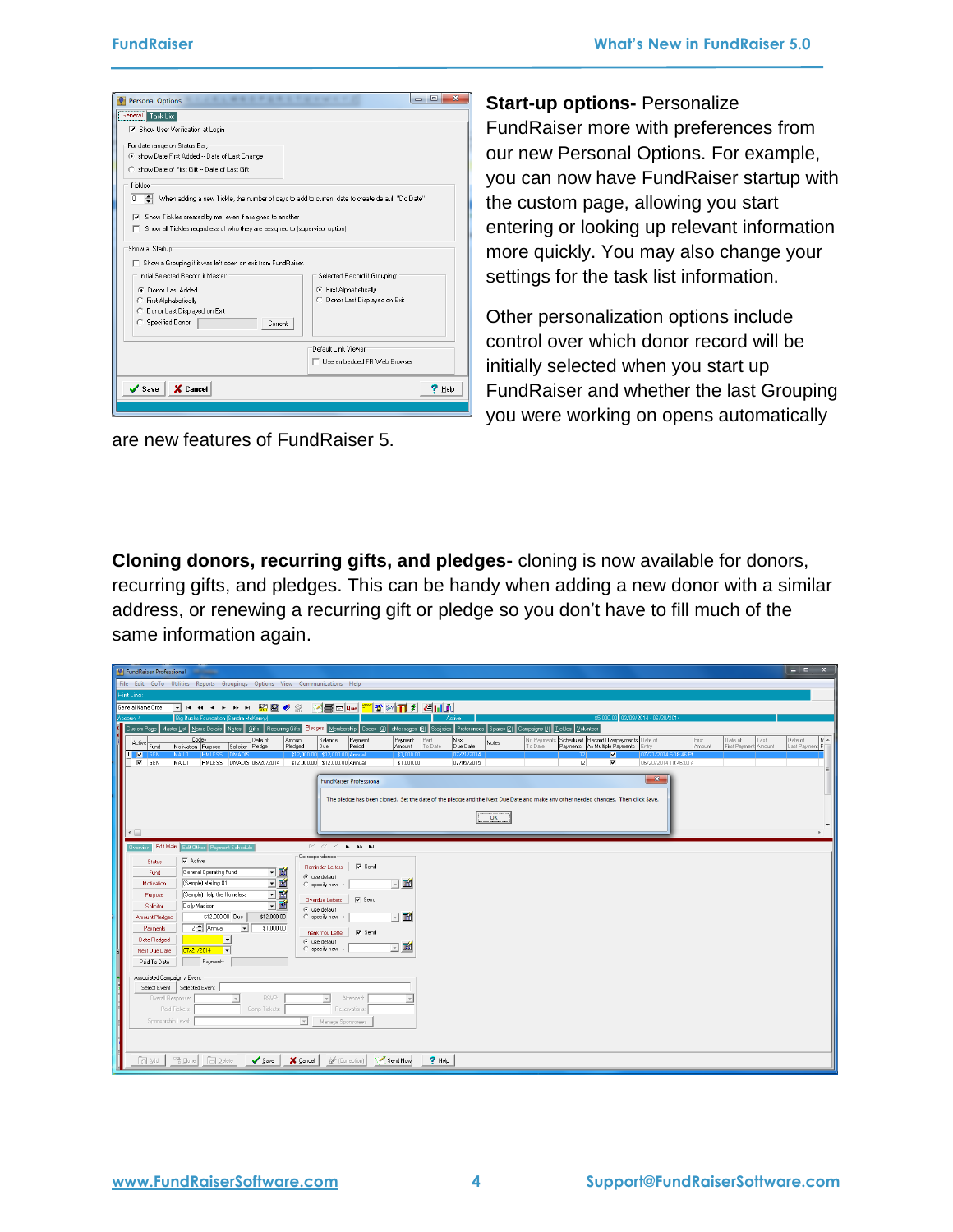**History tabs have moved.** In FundRaiser 5, you may notice the lack of a Gift History tab or Pledge History tab. That's because the grid lists from those tabs are now on the same screen as the Edit tab. When adding gifts or pledges, you no longer have to switch between the two in order to see when the last gift or pledge was given.

| Custom Page    Master <u>L</u> ist    <u>N</u> ame Details    N <u>o</u> tes |                                    |                            | <u>La</u> its    |              | Recurring Gifts   Codes [0]    eMessages [8]    Statistics    Preferences    Tickles |                   |                          |                       |                     |        |                                            |                 |                                                                                             |  |
|------------------------------------------------------------------------------|------------------------------------|----------------------------|------------------|--------------|--------------------------------------------------------------------------------------|-------------------|--------------------------|-----------------------|---------------------|--------|--------------------------------------------|-----------------|---------------------------------------------------------------------------------------------|--|
| Date of                                                                      | Amount                             | Mode                       | Check            | Gift         |                                                                                      |                   |                          | Codes                 |                     |        | Print In                                   |                 |                                                                                             |  |
| Gift                                                                         |                                    | Code                       | Number           | Type         |                                                                                      | Motivation Fund   | Purpose                  | Solicitor             | Misc                | Period | Next Bal                                   |                 | Hey! I've moved to a new location.                                                          |  |
| 1 02/15/2014<br>01/17/2014                                                   | \$250.00 CHECK<br>\$5,000.00 CHECK |                            |                  | General Gift | Later - promise to   PHONE1<br>MAIL1                                                 | <b>GEN</b><br>GEN | BABBOOK<br><b>EDUC</b>   |                       |                     |        | $\frac{\overline{\mathbf{N}}}{\mathbf{N}}$ |                 | I'm the Gift History Listing that used to be on a                                           |  |
|                                                                              |                                    |                            |                  |              |                                                                                      |                   |                          |                       |                     |        |                                            |                 | separate tab. I've moved to a new location that's so                                        |  |
|                                                                              |                                    |                            |                  |              |                                                                                      |                   |                          |                       |                     |        |                                            | E.I.            | much more convenient.                                                                       |  |
|                                                                              |                                    |                            |                  |              |                                                                                      |                   |                          |                       |                     |        |                                            |                 | I'm right here at the top of the Gifts tab now<br>with the gifts' Edit tabs right below me. |  |
|                                                                              |                                    |                            |                  |              |                                                                                      |                   |                          |                       |                     |        |                                            |                 | So, now you can move around in the list quickly and                                         |  |
|                                                                              |                                    |                            |                  |              |                                                                                      |                   |                          |                       |                     |        |                                            |                 | easily and see the details immediately.                                                     |  |
|                                                                              |                                    |                            |                  |              |                                                                                      |                   |                          |                       |                     |        |                                            |                 | By the way, if you're looking for Recurring Gifts,                                          |  |
| $\leftarrow$                                                                 |                                    |                            |                  |              |                                                                                      |                   |                          |                       |                     |        |                                            |                 | they've moved to their own tab.                                                             |  |
|                                                                              |                                    |                            |                  |              |                                                                                      |                   |                          |                       |                     |        |                                            | $\checkmark$ ok | Just thought you'd want to know.                                                            |  |
| Edit Main Edit Other   Edit Notes   System                                   |                                    |                            |                  |              |                                                                                      |                   | 14.44                    |                       | <b>HERE</b>         |        |                                            |                 |                                                                                             |  |
| Gift Date<br>Amount                                                          |                                    | $02/15/2014$ $\rightarrow$ |                  | \$250.00     | Thank You Letter(s)   TYT                                                            |                   |                          |                       | 回顧                  |        |                                            |                 |                                                                                             |  |
| Check / Reference                                                            |                                    |                            | Credit Card, ACH |              | Print in Next Batch V                                                                |                   |                          | Has not been printed. |                     |        |                                            |                 |                                                                                             |  |
| Receipt No.                                                                  |                                    |                            | $\mathbf{0}$     |              | Motivation Code                                                                      |                   | (Sample) Phonathon #1    |                       | $\blacksquare$<br>ᅬ |        |                                            |                 |                                                                                             |  |
| Mode Code                                                                    | <b>Check</b>                       |                            |                  | ⊡■           | <b>Fund Code</b>                                                                     |                   | General Operating Fund   |                       | 回國                  |        |                                            |                 |                                                                                             |  |
| Gift Type                                                                    |                                    | Later - promise to pay     |                  | ×            | Purpose Code                                                                         |                   | (Sample)Books for Babies |                       | 画<br>ᅬ              |        |                                            |                 |                                                                                             |  |
| <b>TTT</b> Tributes                                                          | None                               |                            |                  |              | Solicitor Code                                                                       |                   |                          |                       | 1<br>ᅬ              |        |                                            |                 |                                                                                             |  |
|                                                                              |                                    |                            |                  |              | Deposit Information                                                                  |                   |                          |                       |                     |        |                                            |                 |                                                                                             |  |
| <b>TTT</b> Premiums                                                          | None                               |                            |                  |              | Date of Deposit                                                                      |                   | 02/15/2014               | $\blacktriangledown$  |                     |        |                                            |                 |                                                                                             |  |
| <b>TTT</b> Product Sales                                                     | None                               |                            |                  |              | <b>Batch Number</b>                                                                  |                   | 0                        |                       |                     |        |                                            |                 |                                                                                             |  |
|                                                                              |                                    |                            |                  |              |                                                                                      |                   |                          |                       |                     |        |                                            |                 |                                                                                             |  |

#### **Expanded suffix list-**

Our expanded suffix list used during the import process now includes hundreds of new suffixes. Everything from CFE (Certified Fraud Examiner) to RRT-SDS (Registered Respiratory Therapist Sleep Disorder Specialist.) You can add your own as well.

| Suffixes                     |                                                                                                                                                                                                                                                                                                                        |                            | $\mathbf{x}$<br>$\Box$ $\Box$ |
|------------------------------|------------------------------------------------------------------------------------------------------------------------------------------------------------------------------------------------------------------------------------------------------------------------------------------------------------------------|----------------------------|-------------------------------|
|                              | These Suffixes are used primarily during the Import process to separate the suffix from the name that is being imported.<br>FundRaiser comes with a default set of more than 250 common and not so common suffixes. If there are additional suffixes that<br>your organization sees, you should add them to this list. |                            |                               |
| FundRaiser.                  | It is not necessary for you to know the corresponding Description. That is provided only for your convenience, but is not used by                                                                                                                                                                                      |                            |                               |
| Sort Order                   | Abbreviation<br>Search for                                                                                                                                                                                                                                                                                             |                            |                               |
| Abbreviation                 | Description                                                                                                                                                                                                                                                                                                            | Date_Added                 |                               |
| 8-VSB                        | Certified 8-VSB Specialist                                                                                                                                                                                                                                                                                             | 01/01/2014                 |                               |
| ABC                          | Accredited Business Communicator                                                                                                                                                                                                                                                                                       | 01/01/2014                 |                               |
| ABPP                         | American Board of Professional Psychology                                                                                                                                                                                                                                                                              | 01/01/2014                 |                               |
| ABR                          | Accredited Buyer's Representative                                                                                                                                                                                                                                                                                      | 01/01/2014                 |                               |
| ACA                          | Associate of the Conference of Consulting Actuarie: 01/01/2014                                                                                                                                                                                                                                                         |                            |                               |
| <b>ACA</b>                   | Advanced Certification Administrator                                                                                                                                                                                                                                                                                   | 01/01/2014                 |                               |
| <b>ACAS</b>                  | Associate of the Casualty Actuarial Society                                                                                                                                                                                                                                                                            | 01/01/2014                 |                               |
| ACP                          | Advanced Certified Paralegal                                                                                                                                                                                                                                                                                           | 01/01/2014                 |                               |
| AEM                          | Associate Emergency Manager                                                                                                                                                                                                                                                                                            | 01/01/2014                 |                               |
| AIA.                         | Member of the American Institute of Architects                                                                                                                                                                                                                                                                         | 01/01/2014                 |                               |
| <b>AICP</b>                  | American Institute of Certified Planners                                                                                                                                                                                                                                                                               | 01/01/2014                 |                               |
| ALA                          | Member of the Association of Licensed Architects                                                                                                                                                                                                                                                                       | 01/01/2014                 |                               |
| <b>ALC</b>                   | Accredited Land Consultant                                                                                                                                                                                                                                                                                             | 01/01/2014                 |                               |
| ALP                          | Accredited Legal Professional                                                                                                                                                                                                                                                                                          | 01/01/2014                 |                               |
| AMD                          | Certified AM Directional Specialist                                                                                                                                                                                                                                                                                    | 01/01/2014                 |                               |
| AMS                          | Certified Broadcast Meteorologist                                                                                                                                                                                                                                                                                      | 01/01/2014                 |                               |
| APN                          | Advanced Practice Nurse                                                                                                                                                                                                                                                                                                | 01/01/2014                 |                               |
| APR.                         | Accredited in Public Relations                                                                                                                                                                                                                                                                                         | 01/01/2014                 |                               |
| APRN                         | Advanced Practice Registered Nurse                                                                                                                                                                                                                                                                                     | 01/01/2014                 |                               |
| <b>ASA</b>                   | Associate of the Society of Actuaries                                                                                                                                                                                                                                                                                  | 01/01/2014                 |                               |
| ASLA                         | Member of the American Society of Landscape Arc 01/01/2014                                                                                                                                                                                                                                                             |                            |                               |
| ATC                          | Certified Athletic trainer                                                                                                                                                                                                                                                                                             | 01/01/2014                 |                               |
| ch Add                       | 8-VSB<br>Abbreviation<br>$\Box$ Delete                                                                                                                                                                                                                                                                                 |                            | $\blacksquare$ Exit           |
| $\mathscr{\mathscr{S}}$ Save | $\chi$ $\chi$ $\Box$ $\Box$<br>Description                                                                                                                                                                                                                                                                             | Certified 8-VSB Specialist |                               |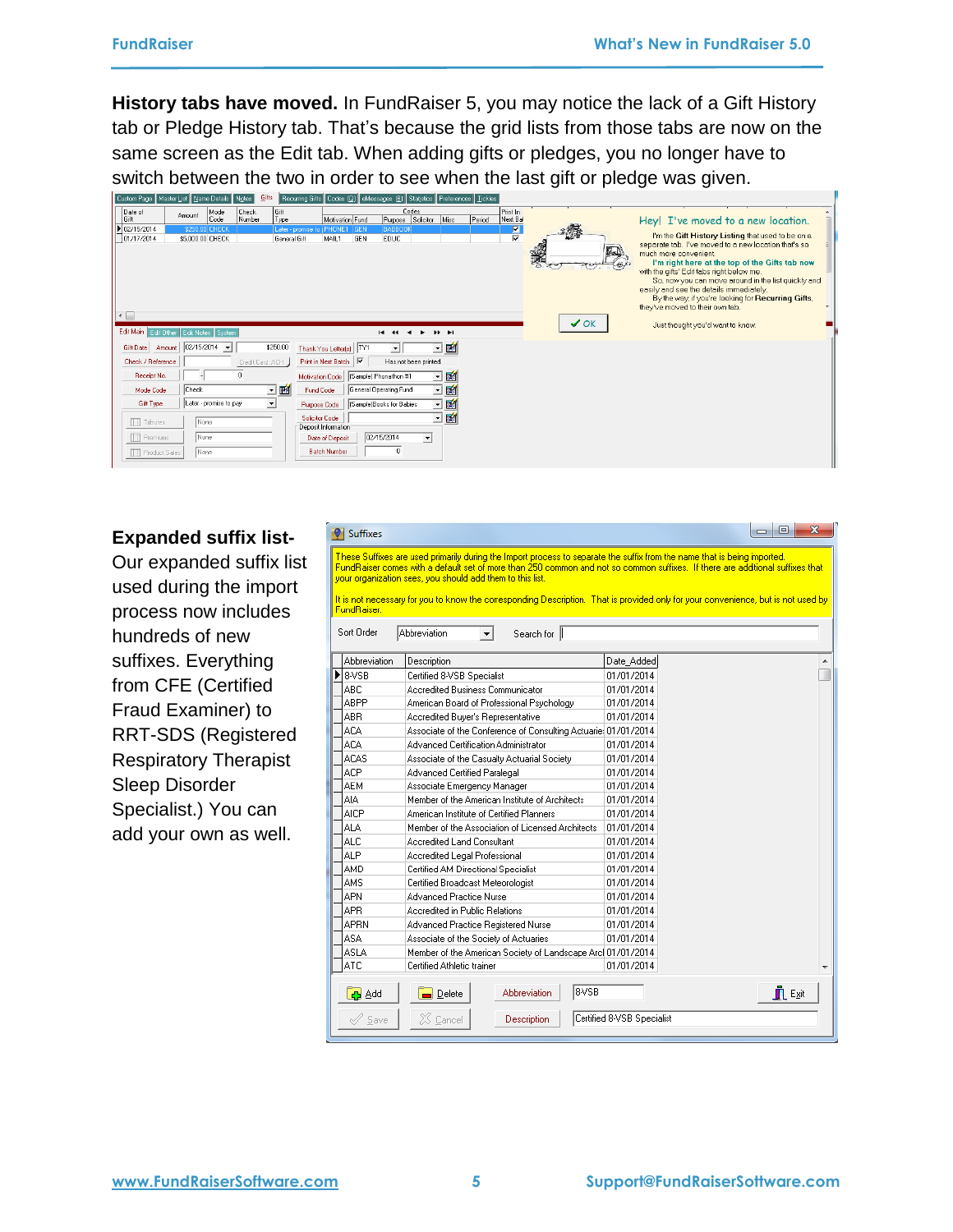

**Dashboard-** Need a quick graphical representation of giving history in real time? Clicking on the Dashboard button brings up a bar chart showing gifts totals for that week by default. It can also go back up to 7 years, enabling a quick analysis report for many common periods to be generated in seconds. You can even print the report or copy to another program.

**New Menu layout-** In an effort to make the FundRaiser Menu more intuitive. We have changed some of the choices, added new ones and moved others. We renamed the *Print* menu to *Reports*. The *Word Processor*, *Email*, *Automated Correspondence* and *Mass Mailings* are now under a new *Communications* Menu. The *Windows* menu has been renamed to *View*, because the Windows Operating System "Start" menu was a common misinterpretation. Additionally, miscellaneous processes have been added to the *Utilities* menu.

### **Ver 5.0 Menu**



```
C FundRaiser Professional - [FUNDRAISER_SOFTWARE]
File Edit GoTo Utilities Print Groupings Options Windows WordProcessor Email Help
```